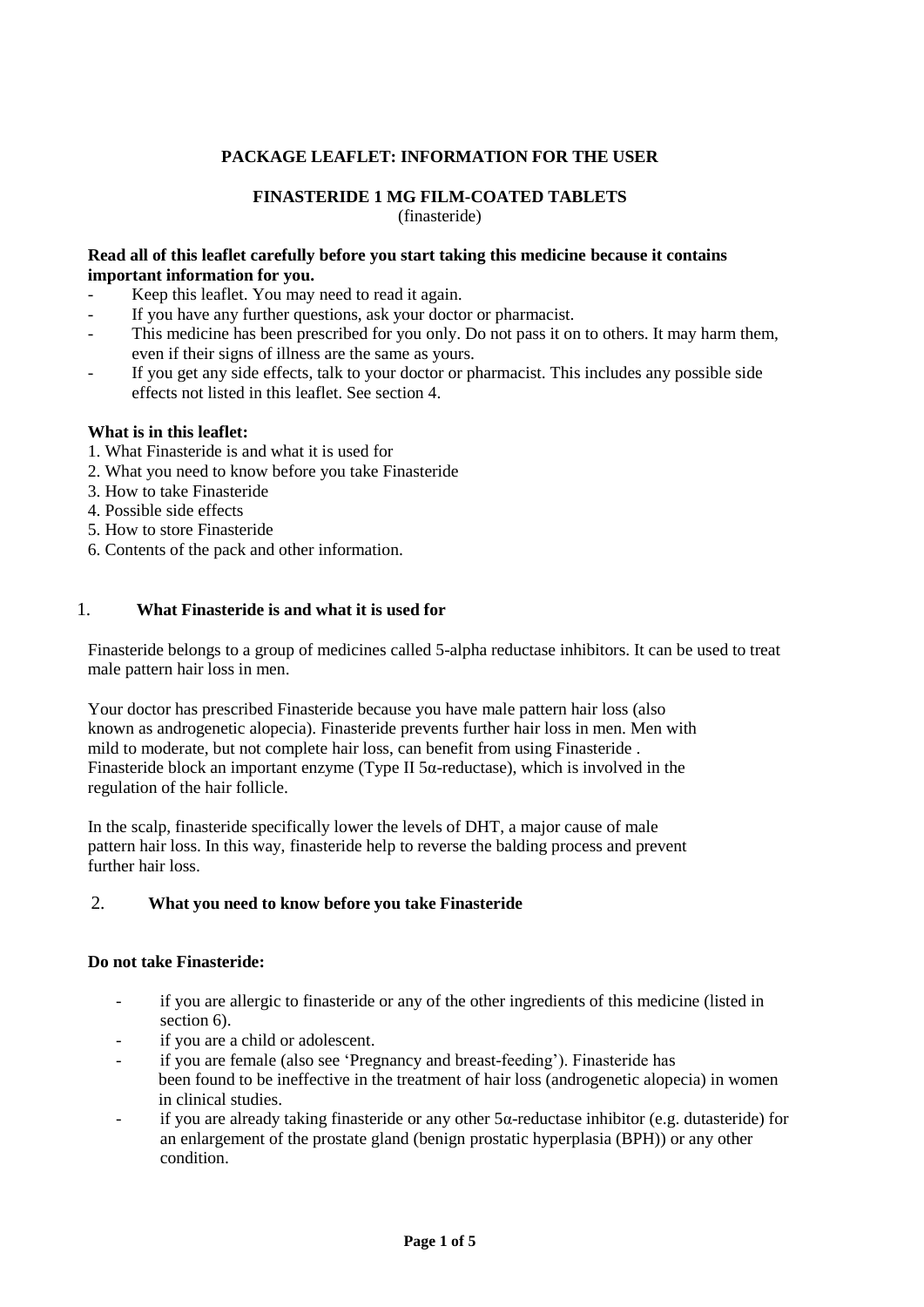### **Warnings and precautions**

Talk to your doctor or pharmacist before taking Finasteride: if you are planning to have a baby (father a child), as this medicine may affect male fertility or sexual activity (see "Fertility" section later in the leaflet).

### **During treatment**

This medicine may affect the results of a blood test used to detect changes in the prostate, including the development of prostate cancer. If you are due to have a blood test, remind your doctor, nurse or hospital staff that you are taking this medicine.

Finasteride has also been reported to increase the risk of changes in the chest (breasts) of men taking this medicine. You should promptly report to your doctor any changes in your breast tissue such as lumps, pain, enlargement of the breast tissue or nipple discharge as these may be signs of a serious condition, such as breast cancer.

# **Mood alterations and depression**

Mood alterations such as depressed mood, depression and, less frequently, suicidal thoughts have been reported in patients treated with finasteride. If you experience any of these symptoms stop taking this medicine and contact your doctor for further medical advice as soon as possible.

### **Children and adolescents**

Do not give this medicine to children and adolescents aged less than 18 years

### **Other medicines and Finasteride**

Finasteride does not usually interfere with other medicines. But tell your doctor or pharmacist if you are taking, have recently taken or might take any other medicines including those obtained without a prescription.

No information is available on the use of finasteride together with topical (applied to the skin) minoxidil in male pattern hair loss. The combination is not recommended.

### **Pregnancy**

Finasteride is only intended for men. If taken by a woman during pregnancy, it can affect the normal development of a male baby's sex organs. Crushed or broken tablets should not be handled by a pregnant woman because of the risk of finasteride being absorbed in the body.

Finasteride has also been found in the semen of men taking finasteride. If your sexual partner is pregnant or thinks she may be pregnant, you must use a condom to avoid exposing her to your semen, which may contain finasteride. If you have any questions, ask your doctor.

# **Fertility**

If you are planning to have a baby (father a child), talk to your doctor or pharmacist before taking finasteride, as this medicine may affect male fertility or sexual activity. See section 4 "Possible side effects" later in the leaflet for more information on side effects that may affect you.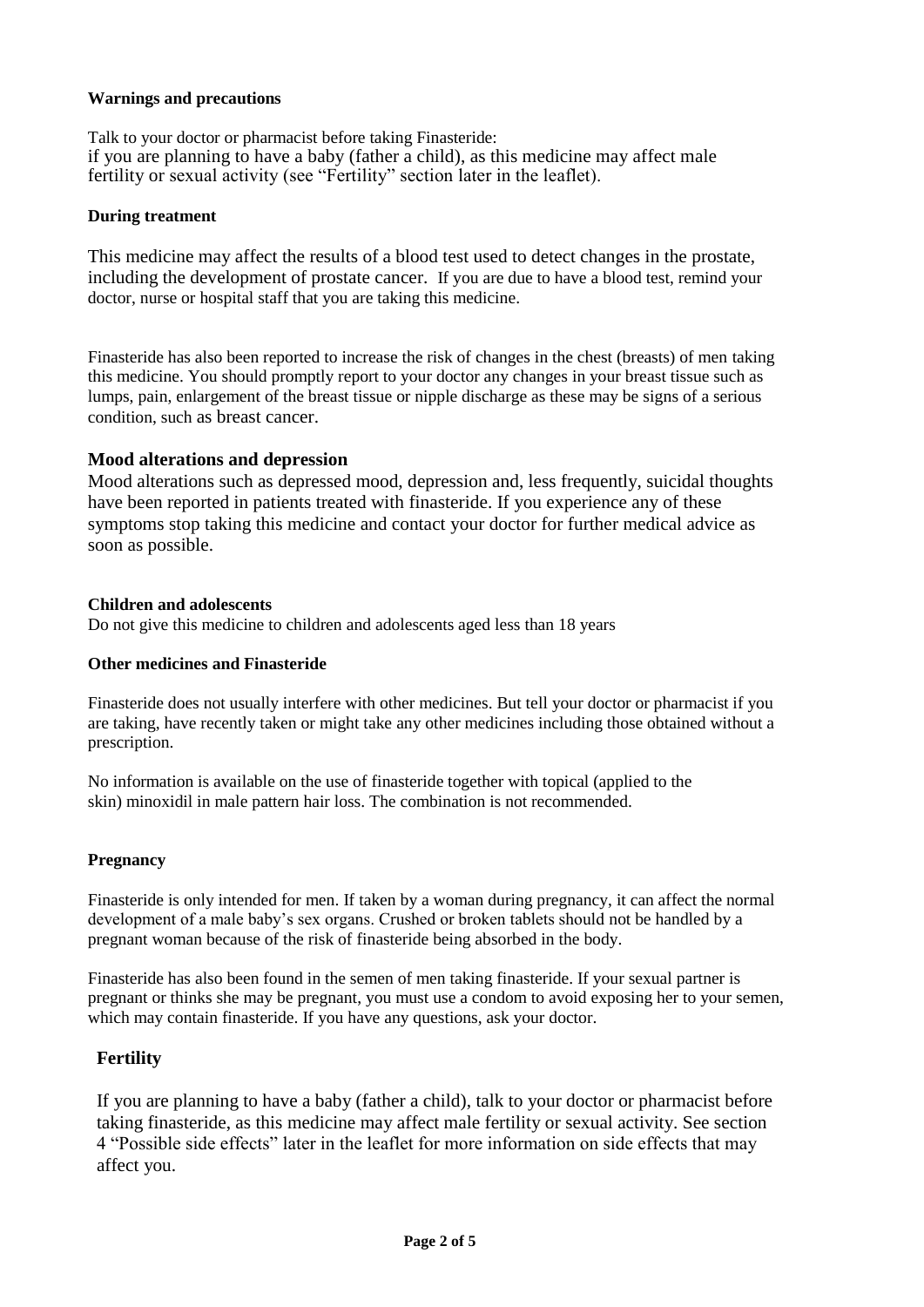## **Breast-feeding**

Finasteride is not prescribed for women. It is not known if it can pass into breast milk.

### **Driving and using machines**

Finasteride should not affect your ability to drive or use machines.

### **Finasteride contains lactose monohydrate.**

If you have been told by your doctor that you have an intolerance to some sugarscontact your doctor before taking this medicine.

### **3. How to take Finasteride**

Always take this medicine exactly as your doctor or pharmacist has told you. Check with your doctor or pharmacist if you are not sure.

The recommended dose is:

### **Adults**

Swallow one tablet daily, with or without food.

It may take up to six months before some patients notice an improvement. Long-term use is recommended. If treatment is stopped, the beneficial effect starts to disappear after 6 months and completely disappears after 9-12 months. Taking more than one tablet a day will not make your medicine work better.

# **Patients with liver problems**

There is no experience of the use of finasteride in patients with liver function.

### **Patients with kidney problems**

No dosage adjustment is required in patients with kidney problem.

### **If you take more Finasteride than you should**

If you take more Finasteride than you should tell your doctor or go to your nearest hospital emergency department. Take the container and any remaining tablets with you.

### **If you forget to take Finasteride**

If you forget to take Finasteride do not take a double dose to make up for a forgotten dose. Take the next dose on time.

### **If you stop taking Finasteride**

If you stop taking Finasteride you are likely to lose the hair you have gained within the following 12 months.

If you have any further questions on the use of this medicine, ask your doctor or pharmacist.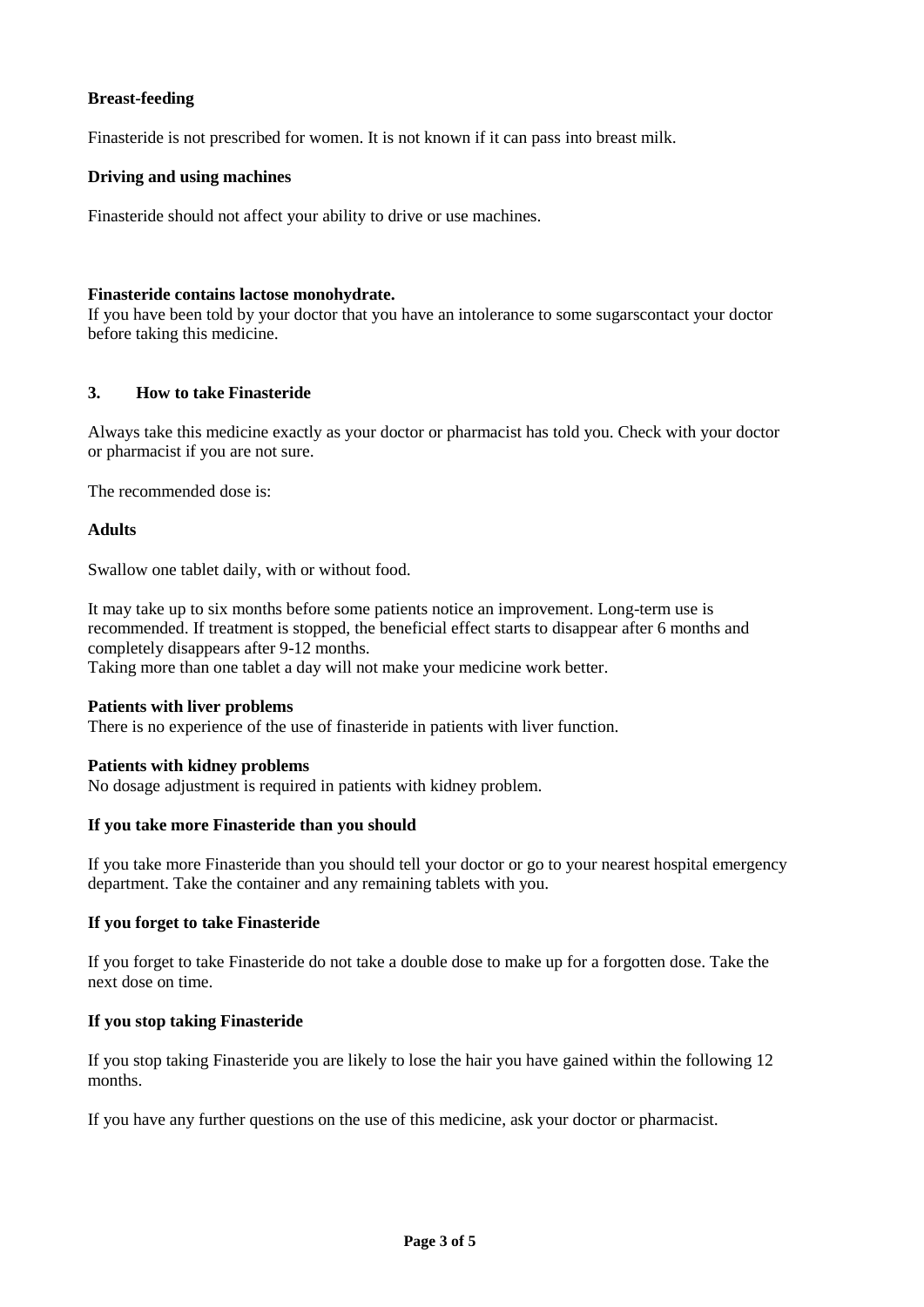# **4. Possible side-effects**

Like all medicines, this medicine can cause side effects, although not everybody gets them. Some of these side effects have usually been temporary with continued treatment or disappeared when treatment is stopped.

The following side effects are important and will require immediate action if you experience them.

# **Stop taking this medicine and talk to your doctor immediately or go to the nearest hospital emergency department if you have any of the following symptoms:**

- **swelling of your face, lips, tongue or throat**
- **difficulty swallowing**
- **skin rash, itching, lumps under your skin (hives)**
- **breathing difficulties**

### **If you notice any of the following, talk to your doctor straight away:**

• **lumps, pain, enlargement of the breast (chest) tissue or nipple discharge. These may be signs of a serious condition, such as breast cancer.**

The following other side effects have been reported:

### **Uncommon (may affect up to 1 in 100 people):**

- decreased sexual drive
- erectile dysfunction
- problems with ejaculation, such as a decreased volume of ejaculation
- depression

### **Not known (frequency cannot be estimated from the available data):**

- pain in the testicles
- fast heartheat
- persistent difficulty having an erection after discontinuation of treatment
- infertility has been reported in men who took finasteride for a long time and had other risk factors that may affect fertility. Normalisation or improvement of seminal quality has been reported after discontinuation of finasteride. Long-term clinical studies about the effect of finasteride on fertility in men have not been conducted.
- changes in the way your liver is working, which can be shown by a blood test
- anxiety

### **Reporting of side effects**

If you get any side effects, talk to your doctor or pharmacist. This includes any possible side effects not listed in this leaflet. You can also report side effects directly via the Yellow Card Scheme at: [www.mhra.gov.uk/yellowcard.](http://www.mhra.gov.uk/yellowcard) By reporting side effects, you can help provide more information on the safety of this medicine.

### **5. How to store Finasteride**

Keep this medicine out of the sight and reach of children.

Do not use this medicine after the expiry date which is stated on the carton after EXP. The expiry date refers to the last day of the month.

Store in the original package in order to protect from light.